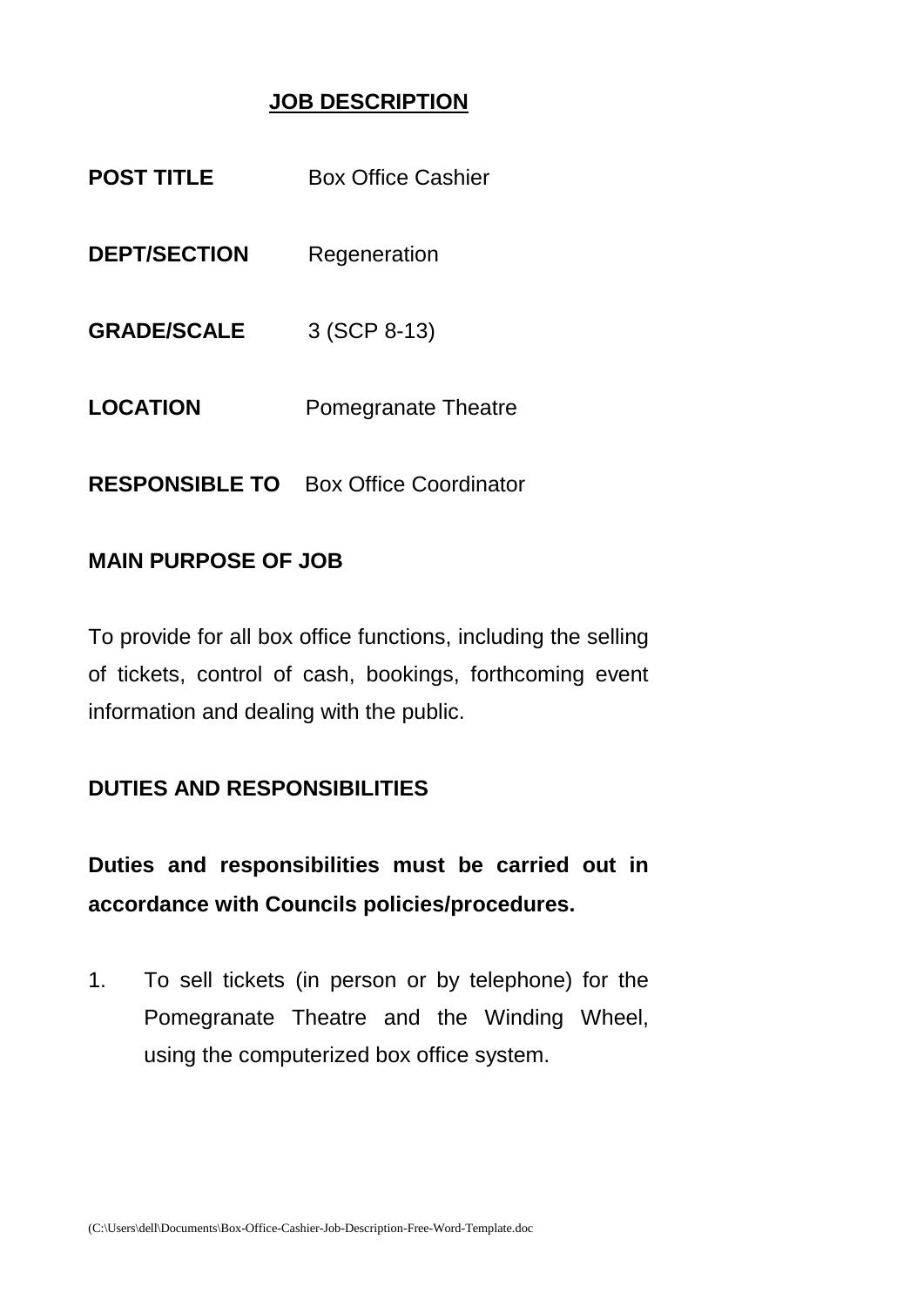- 2. To account for all monies in respect of the above, together with agency bookings and credit card sales, and prepare for the banking of such.
- 3. The control of floats and incoming cash while on shift.
- 4. To receive and balance all returns required.
- 5. To act as a general reception point for members of the public or "professional" visitors to the Theatre.
- 6. To offer advice / information and details on shows / promotions / booking arrangements as required.
- 7. To deal initially with all customer queries and complaints.
- 8. At show times, communicate with the Duty Manager on all matters likely to require his/her attention.
- 9. To undertake appropriate work-related training as required.
- 10. To ensure that all leaflets are stocked up and the area is clean and tidy at all times.
- 11. To assist in general clerical duties as and when required.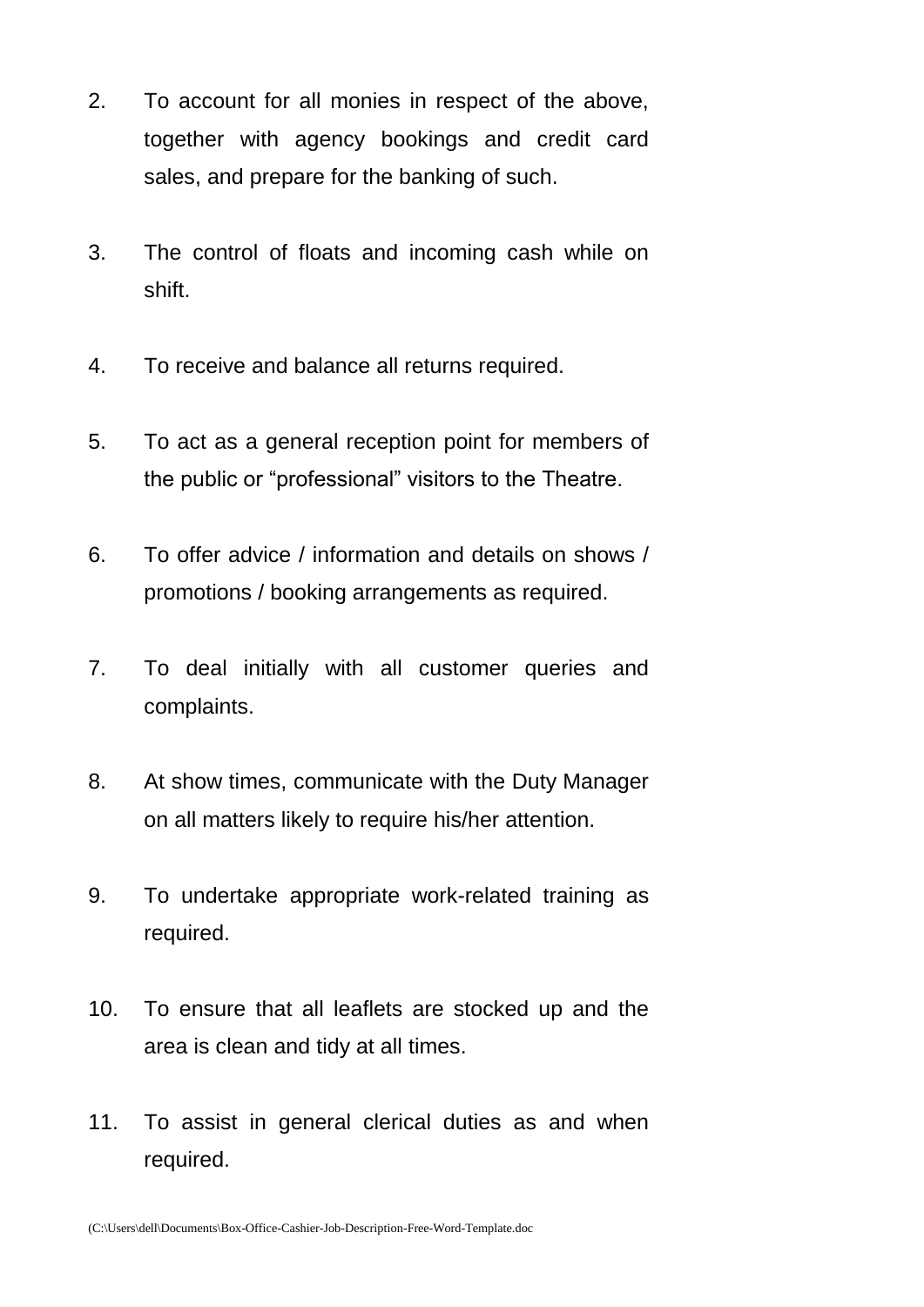- 12. To be fully conversant with the Council's, Department's and Section's Health and Safety Policy, and in respect of such be fully aware of the personal responsibilities thereto attached.
- 13. To be conversant with the Council's wish for a Total Quality Council and the Section's desire to achieve a full Quality Assurance Accreditation.
- 14. To comply with all Quality Systems and procedures laid down, and assist in the amendment/introduction of any new quality procedures as maybe required. To routinely undertake quality inspections as detailed in the quality manual.
- 15. To be aware of, and implement, the Council's Equal Opportunities Policy
- 16. To undertake any other duties as required, which are appropriate to the work of the Section and / or Department, and commensurate with the level and grade of post.

#### SPECIAL REQUIREMENTS

Part-time rota shifts to suit requirements of the operation, including evening, weekend, Bank Holiday, sickness and